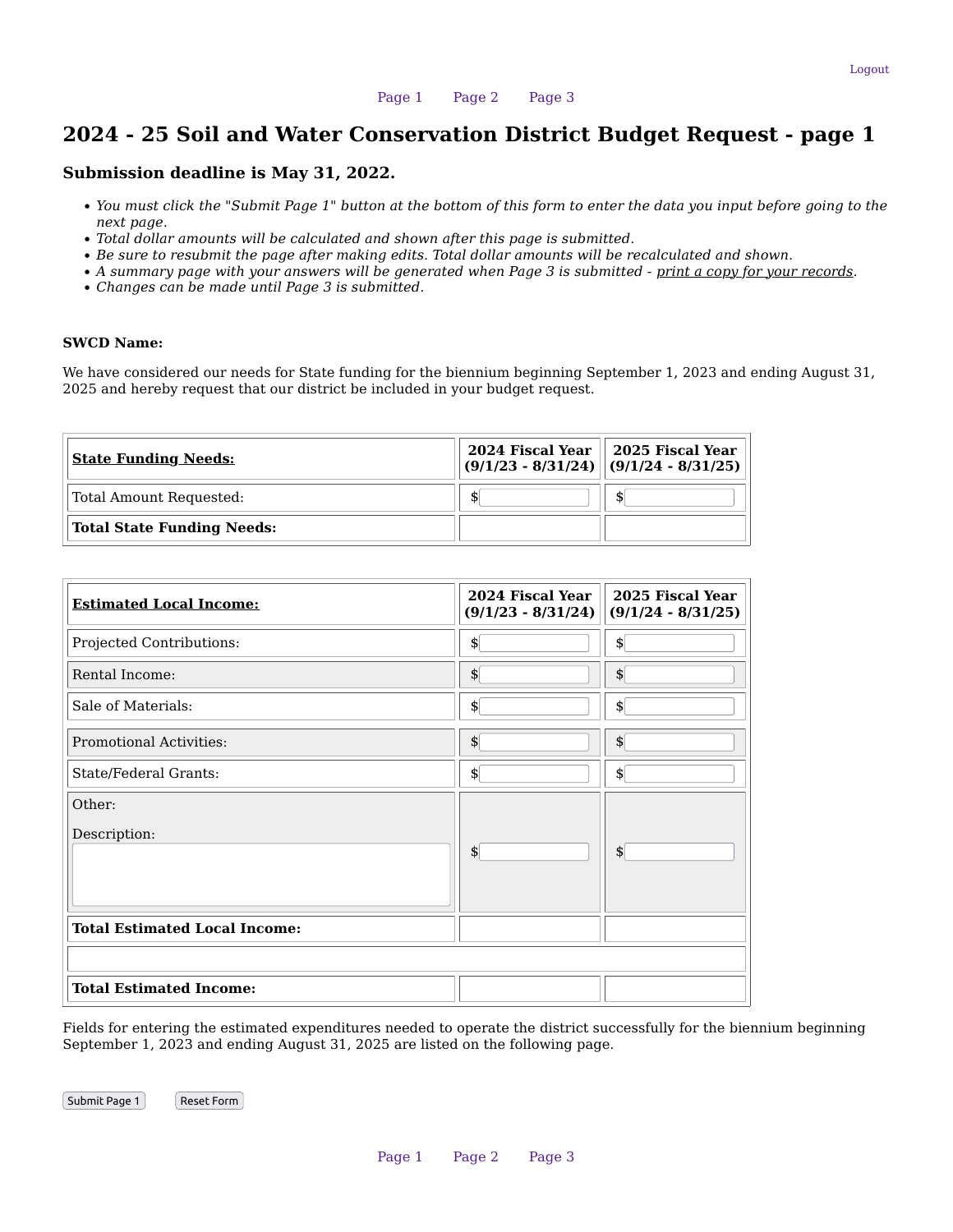[Page 1](https://www.swcd.tsswcb.texas.gov/request/budget.php) [Page 2](https://www.swcd.tsswcb.texas.gov/request/budget2.php) [Page 3](https://www.swcd.tsswcb.texas.gov/request/budget3.php)

# 2024 - 25 Soil and Water Conservation District Budget Request - page 2

- You must click the "Submit Page 2" button at the bottom of this form to enter the data you input before going to the next page.
- Total dollar amounts will be calculated and shown after this page is submitted.
- Be sure to resubmit the page after making edits. Total dollar amounts will be recalculated and shown.
- A summary page with your answers will be generated when Page 3 is submitted print a copy for your records.
- Changes can be made until Page 3 is submitted.

### SWCD Name:

| <b>Estimated Expenditures:</b>                                                | 2024 Fiscal Year<br>$(9/1/23 - 8/31/24)$ | 2025 Fiscal Year<br>$(9/1/24 - 8/31/25)$ |  |
|-------------------------------------------------------------------------------|------------------------------------------|------------------------------------------|--|
| Salaries and Wages:                                                           | $\left  \right\rangle$                   | $\frac{1}{2}$                            |  |
| <b>Other Personnel Costs:</b>                                                 | \$                                       | \$                                       |  |
| Professional Fees and Services:                                               | \$                                       | \$                                       |  |
| Consumable Supplies:                                                          | \$                                       | $\boldsymbol{\mathsf{S}}$                |  |
| Utilities:                                                                    | \$                                       | \$                                       |  |
| Travel:                                                                       | \$                                       | \$                                       |  |
| Gas and Oil:                                                                  | \$                                       | \$                                       |  |
| Building, Equipment, Other:                                                   | \$                                       | \$                                       |  |
| Materials purchased for resale:                                               | \$                                       | \$                                       |  |
| Insurance:                                                                    | \$                                       | \$                                       |  |
| Rent:                                                                         | \$                                       | \$                                       |  |
| Other Operating Expenses:<br>If expenses exceed 10% of total, please list:    | \$                                       | \$                                       |  |
| Grants:                                                                       | $\boldsymbol{\mathsf{S}}$                | \$                                       |  |
| <b>Total Estimated Expenditures</b>                                           |                                          |                                          |  |
| Note: Total Estimated Expenditures must meet or exceed Total Estimated Income |                                          |                                          |  |

Submit Page 2 Reset Form

[Page 1](https://www.swcd.tsswcb.texas.gov/request/budget.php) [Page 2](https://www.swcd.tsswcb.texas.gov/request/budget2.php) [Page 3](https://www.swcd.tsswcb.texas.gov/request/budget3.php)